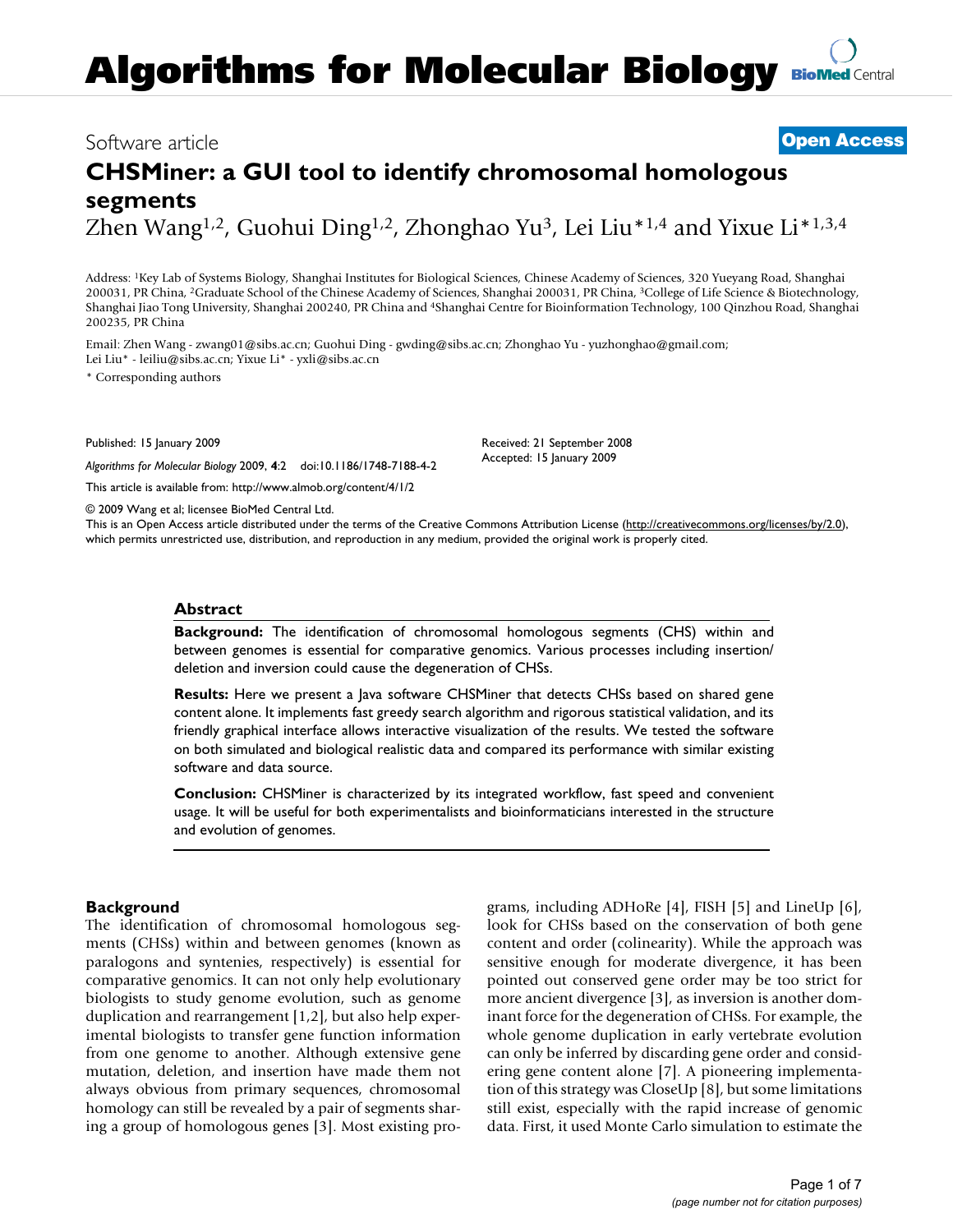statistical significance of identified CHSs, which might no longer be suitable for whole genome sequence analysis, as thousands of annotated genes would make it quite timeconsuming. Second, previous tools were mainly developed for computational biologists, which restricted their wide use among experimental biologists.

In our recent project to build a paralog/paralogon database EPGD [9], we found it was very necessary to develop a new software that could overcome those weaknesses. Here, we publish it as a complete Java package named CHSMiner. Its core algorithm has been used to construct our database successfully and several improvements were added later as well. In short, it can not only fast identify and evaluate CHSs from whole genome comparison, but also provide a convenient graphical interface for end users to visualize the results.

## **Implementation**

#### *Fast greedy search algorithm*

CHSMiner defines CHSs based on shared gene content alone in order to fully exploit potential homology (Figure 1). Two major types of algorithms have been developed for the purpose in previous studies. One is based on the idea of bottom-up merging of smaller clusters (e.g. CloseUp [8]), and the other is based on top-down breaking the genomes (e.g. HomologyTeams [10]). We adopted the first strategy in CHSMiner because it was more widely used in relevant studies such as revealing ancient genome duplications [7]. Its procedure is also easier to understand: starting from two homologous genes, each at a different location, it looks for two other homologous genes that are each located within a prespecified distance from the former two ones. This process is iterated until no more additional pairs could be found [2,3]. The only important parameter that should be predefined is the maximal gap



#### **Figure 1**

**Definition of CHS**. In this application, CHS is defined as two genomic regions that share a set of homologous (matched) genes, regardless of gene order and orientation. A limited number of unmatched genes can be allowed between two adjacent matched genes, but are restricted to be no more than a predefined constant, i.e. the maximal gap size.

size (number of unmatched genes) allowed between two adjacent matched genes (Figure 1). Another advantage of the algorithm is that the greedy search has a fast computational speed because only a linear scan along a chromosome is needed.

#### *Formal statistical evaluation*

Statistical test is necessary to reduce the false positive segments identified by the search algorithm. A null model commonly used for this purpose is based on randomization of gene order in the original genome [7]. If the CHS identified is impossible to form in the random genome, we can confirm gene associations within the segment. Previous programmes simulate the null model through permuting the genome repeatedly, but it is a time-consuming procedure. Fortunately, Hoberman et al. [11] have presented a mathematical treatment for max-gap gene clusters. On the basis of their conclusion, CHSMiner performs analytical test that can greatly reduce the computational burden. Specifically, we consider a set of *m* marked genes forms a cluster with maximal *g* insertions allowed between two adjacent genes. First, if we assume every family contains only one gene, the exact probability of observing the cluster in a random genome of *n* genes is [11]

$$
P(n, m, g) = \frac{(n-m+1-(m-1)g/2)(g+1)^{m-1}}{\binom{n}{m}}
$$

Next, we consider the general case that a family contains more than one gene. We denote  $F = \{f_1, f_2, ..., f_m\}$ , where  $f_i$ is the number of genes of the same family with gene *j* in the cluster. Then the probability above can be corrected as:

$$
Q(n, m, g, F) = P(n, m, g) \prod_{j=1}^{m} f_j
$$

Finally, we multiply the probabilities that the cluster is observed in both genomes for comparison, each with parameters  $(n_1, F_1)$  and  $(n_2, F_2)$ :

$$
Q(n_1,\,m,\,g,\,F_1)Q(n_2,\,m,\,g,\,F_2)
$$

The value reflects the probability that a given CHS with maximal gap size *g* or smaller is observed in two independently and randomly ordered genomes. When the size of the CHS *m* is fixed, the smaller the maximal gap size is, the harder it can be observed. Therefore, the value can be treated as the *p*-value for the CHS. As a lot of CHSs should be assessed in whole genome comparison, we recommend an extra multiple test correction (e.g. Bonferroni correction) to the raw *p*-values in order to control false positive results.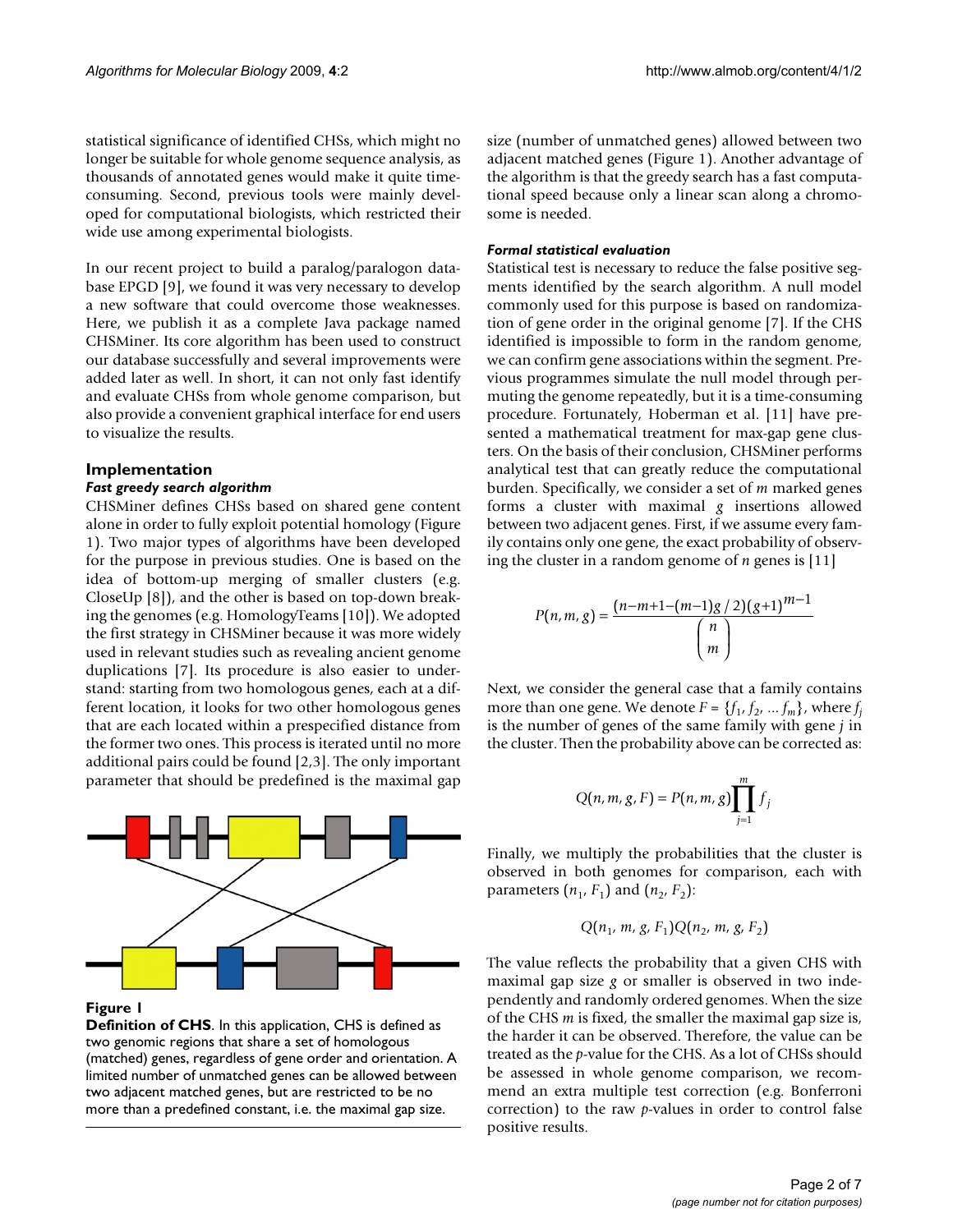#### *Java package and GUI for visualization*

CHSMiner is characterized by its graphical interface (Figure 2A) and several convenient features for end users include:

i. Automatic data download from Ensembl database [12] for well assembled genomes.

ii. Interactive operations and flexible parameter settings.

iii. Visual display of CHSs from an individual one to the whole genome pattern (Figure 2B, C).

iv. Useful graphic functions. The image can be saved as vector graph format for further edit.

The application was entirely written in Java and distributed as an executable jar package. It could run on any platform supporting Java Runtime Environment (1.5 or higher). Full source code and documents are also provided at our web site, and users can access them under GNU General Public License v2.0.

#### **Results and discussion** *Comparison on simulated data*

We used simulated data to compare CHSMiner with similar existing software as we can easily observe their performance by adjusting the extent of degeneration. We adopted the methods developed by Hampson et al. [8] to simulate two artificial chromosomes that contained a predefined CHS (see Methods). The fraction of conserved genes between the CHS was specified as 30%, which was approximate to biological realistic parameters [8]. Another two parameters were changed to adjust the noise against the CHS recognition: (1) background similarity *R*, and (2) the number of inversions *F*. Background similarity reflects extensive duplications and transpositions of individual genes [13]. In this analysis,  $R = 0.2$  and 0.3 were chosen and *F* was varied between 1 and 105 to rearrange the gene order sufficiently. We compared CHSMiner with three other typical programmes for CHS detection, i.e. LineUp [6], CloseUp [8] and HomologyTeams [10] (Table 1). They were run on the simulated data set with the same parameter settings (see Methods). Both sensitivity and specificity were calculated for the results to evaluate the performance of the four programmes (Figure 3).

It is clear that the sensitivity of the algorithm based on colinearity will become gradually poor with the increase of inversions, whereas the algorithms based on gene content alone are quite robust to the disorders. HomologyTeams has the advantage of finding nonnested regions [14], but its gain of sensitivity is not evident until inversions are extremely frequent  $(>10<sup>5</sup>)$ . In addition, as statistical validation is not implemented in HomologyTeams,

its specificity will become quite lower when the background similarity is increased. CHSMiner and CloseUp can always have similar and satisfactory sensitivity and specificity for different *R* and *F*, suggesting that the analytical method of CHSMiner works as well as Monte Carlo simulation on empirical data. Nonetheless, CHSMiner is much faster than CloseUp. On a single Pentium processor CloseUp required more than one hour to run the simulated data set (1000 permutations for each CHS to get a reliable assessment), whereas CHSMiner took less than one minute. According to our experience, time is an important factor in genome comparison as we usually need to adjust parameters for the program. Thus, our tool greatly improves the efficiency and usability.

#### *Comparison on human-mouse synteny map*

In order to show its performance on real biological data, we used CHSMiner to construct the synteny map for human and mouse. We downloaded homolog information from Ensembl database [12] and run the program with different maximal gap size. Each synteny detected was evaluated by corrected *p*-value (Bonferroni method) and only those smaller than 0.05 were preserved. The results were compared with the synteny map provided by Ensembl (release 47), which was generated from primary DNA sequence alignments [15].

We find our result is highly consistent with Ensembl map when the maximal gap size is equal to one gene (Table 2). There are 18753 orthologs present in Ensembl map, where 85% (15866) are found in our result. There are 3518 orthologs absent in Ensembl map, where 87% (3071) are not found in our result either. Furthermore, CHSMiner took only less than one minute to accomplish the analysis. Thus, our software has adequate power in both accuracy and efficiency to carry on large genome comparison.

When we increase the maximal gap size to five genes, the coverage of detected syntenies will become larger (Table 2). Not only nearly all orthologs present in Ensembl map (18135 in 18753, 97%), but also an amount of ones absent in it (1209 in 3518, 34%) can now be discovered. The result does not change too much when the gap size is increased more (up to 30, data not shown). Since a strict statistical criterion has been applied for filtering, the newly obtained CHSs are less likely to be false positives. The reasonable interpretation is that those degraded CHSs can not be recognized from the primary sequence by the strategy of Ensembl. Therefore, CHSMiner is more flexible and can reveal more complete CHSs by selecting proper parameters.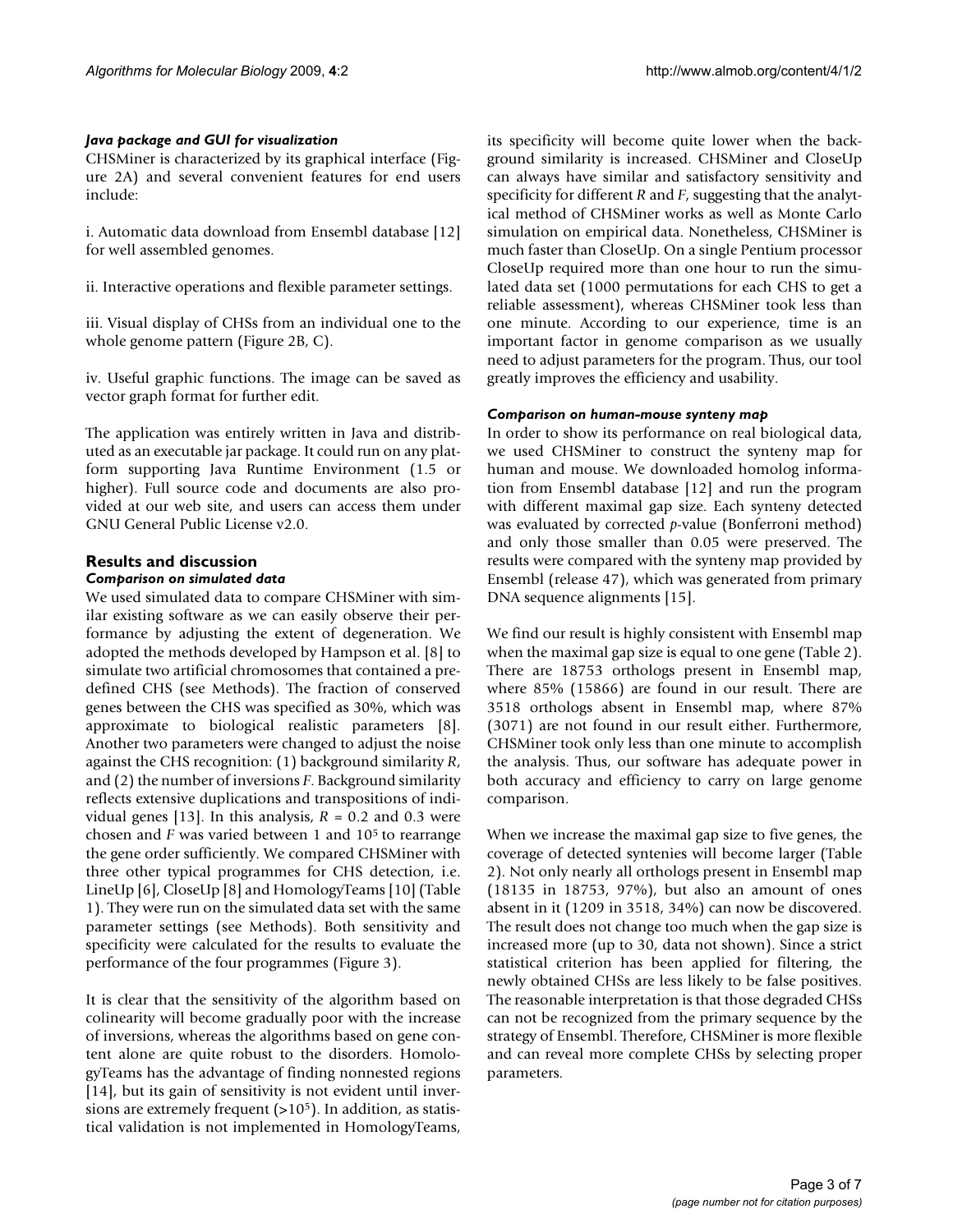

Homologous Segments for Homo sapiens Chromosome 10

#### **Figure 2**

**Graphical display of CHS**. (A) CHSMiner organizes all identified CHSs as a table. It can generate two types of images for them. (B) Visualization of individual selected CHS, where homologous genes linked in the CHS are matched and labelled. (C) Visualization of a whole chromosomal pattern, where all homologous regions in a given chromosome are marked. The image is interactive and users can zoom in on a specific region.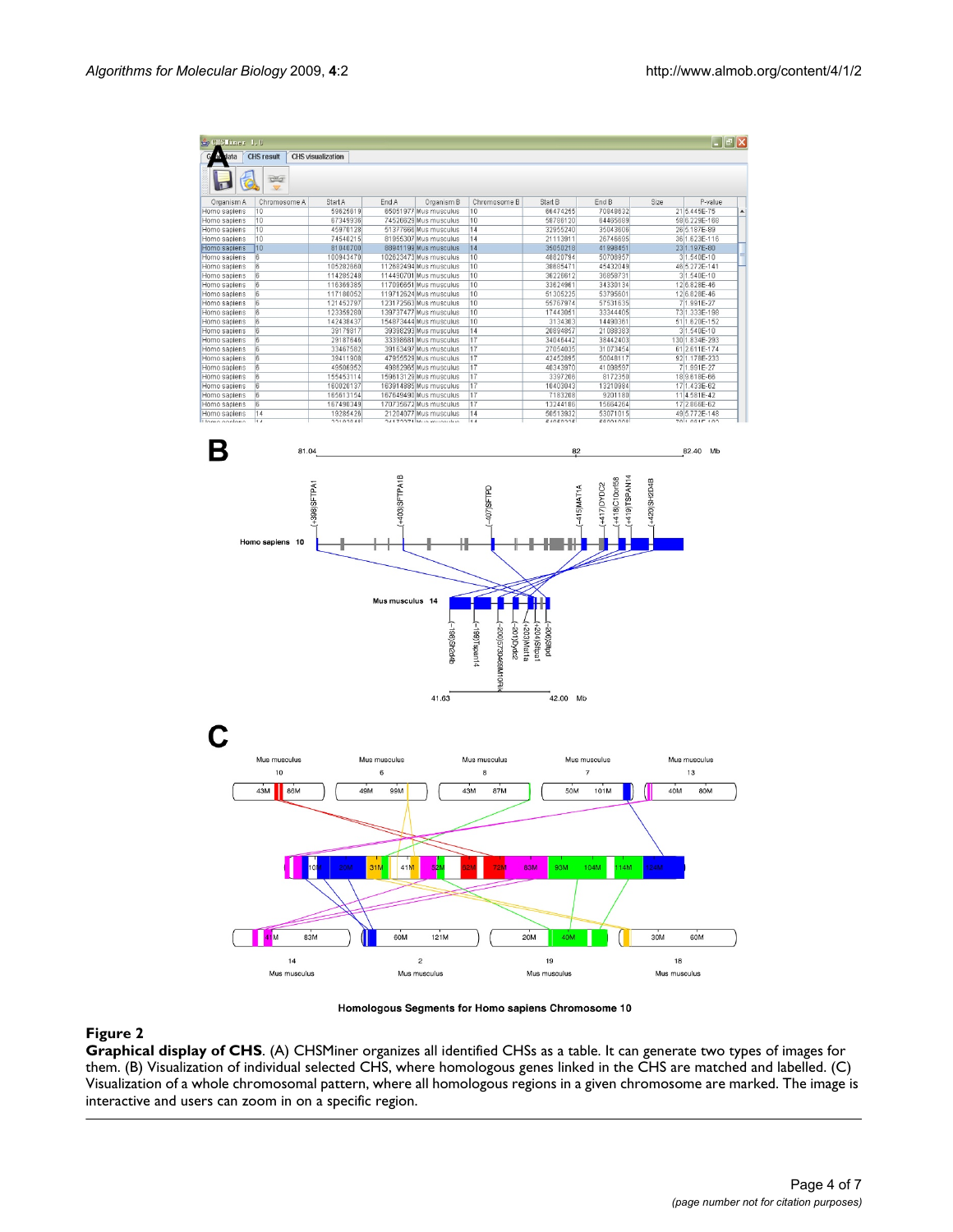

## **Figure 3**

**Performance comparison on simulated data**. The extent of noise was controlled by the background similarity *R* and the number of inversions *F*. For each combination of *R* and *F*, 10 samples were simulated. Both sensitivity and specificity were calculated for the result of each sample (see Methods). The data point and error bar represent the mean value and the standard error of every percentage.

## **Conclusion**

CHSMiner is designed to identify chromosomal homologous segments based on gene content alone, which enables it to discover highly degenerated homology. Compared with previous tools, it has at least three significant advantages: (1) it has comprised search algorithm, statistical validation and result display in a uniform platform; (2) it has improved both accuracy and efficiency; (3) its graphical and interactive interface allows it easy to use. We hope it will be helpful for biologists who are interested in the structure and evolution of genomes.

# **Methods**

## *CHS simulation*

First, two artificial chromosomes were created, each containing 1000 genes. The background similarity was simulated by assigning a gene to be the homolog of some other gene with probability *R*, regardless of their locations. Then

| Table 1: Summary of the four programmes for comparison |  |  |  |
|--------------------------------------------------------|--|--|--|
|--------------------------------------------------------|--|--|--|

| Programme       | CHS definition   | Search algorithm | Statistical evaluation |
|-----------------|------------------|------------------|------------------------|
| <b>CHSMiner</b> | Gene content     | Bottom-up        | Analytical calculation |
| LineUp          | Gene colinearity | Bottom-up        | Monte Carlo simulation |
| CloseUp         | Gene content     | Bottom-up        | Monte Carlo simulation |
| HomologyTeams   | Gene content     | Top-down         | Not available          |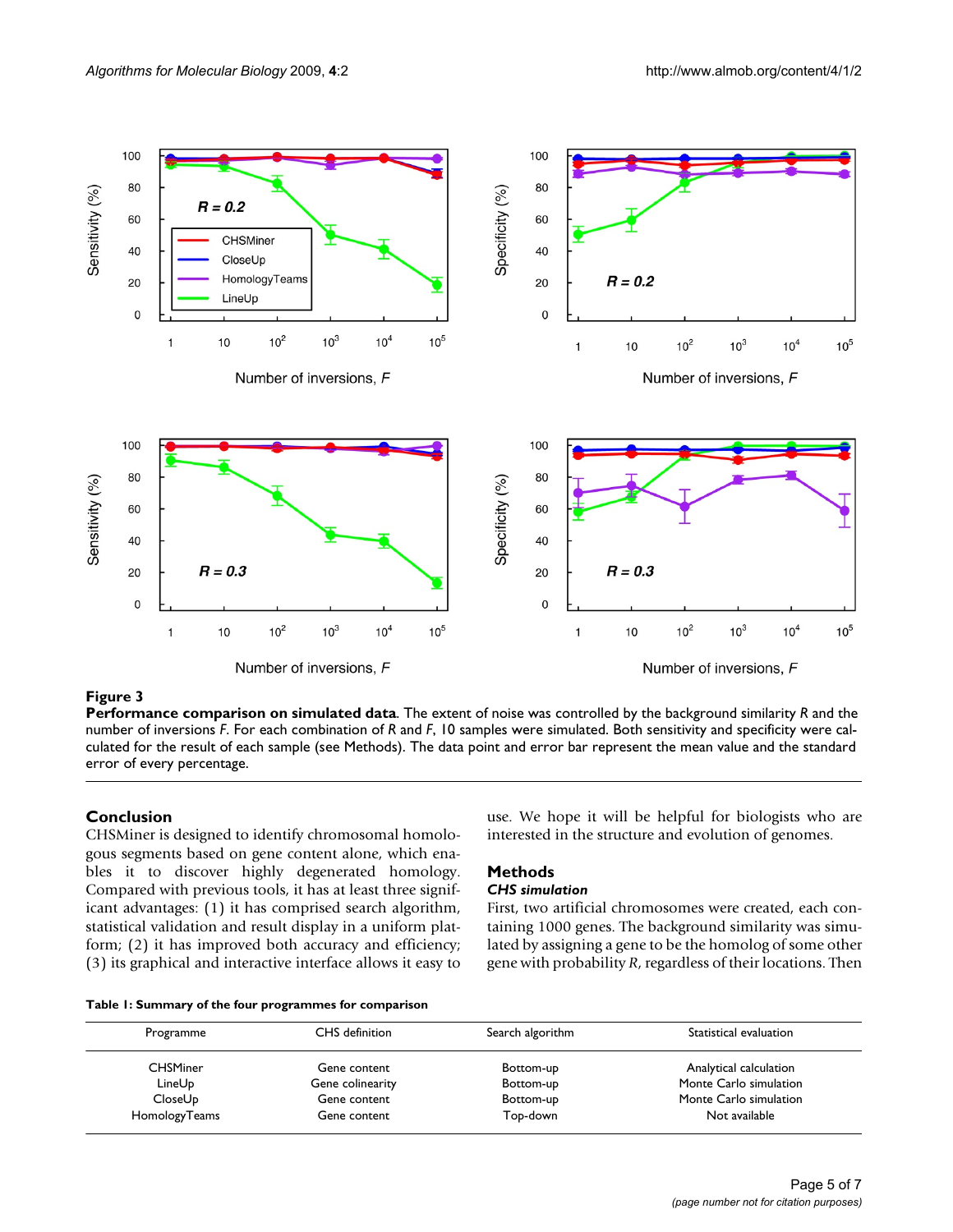|                     |         | CHSMiner result (by maximal gap size) |        |            |        |       |
|---------------------|---------|---------------------------------------|--------|------------|--------|-------|
|                     |         | One gene                              |        | Five genes |        | Total |
|                     |         | Present                               | Absent | Present    | Absent |       |
| Ensembl synteny map | Present | 15866                                 | 2887   | 18135      | 618    | 18753 |
|                     | Absent  | 447                                   | 3071   | 1209       | 2309   | 3518  |
| Total               |         | 16313                                 | 5958   | 19344      | 2927   |       |

**Table 2: Number of orthologs covered by Ensembl synteny map and CHSMiner result**

the middle 20% of the two chromosomes were specified as a known CHS. Within the region, a gene in one chromosome would have a corresponding homolog in the other chromosome with probability 0.3. Finally, the inversions were simulated by exchanging two randomly chosen neighbouring gene pairs.

#### *Software comparison*

All the four software packages were tested on the simulated data set with the same parameter settings, i.e. the gap size should be less than 20 genes and each CHS should have at least 3 matched genes. LineUp was run with inversions forbidden. If statistical test was available, each CHS detected was further assessed by corrected *p*-value (Bonferroni method) and only those smaller than 0.05 were preserved. The sensitivity was calculated as *P*/*TP*, where *TP* was the number of genes in the predefined CHS (*TP* = 200) and *P* was the number detected among them. The specificity was calculated as *N*/*TN*, where *TN* was the number of genes not in the predefined CHS (*TN* = 800) and *N* was the number remaining undetected in *TN*.

#### **Availability and requirements**

Project name: CHSMiner

Project home page: [http://www.biosino.org/papers/](http://www.biosino.org/papers/CHSMiner/) [CHSMiner/](http://www.biosino.org/papers/CHSMiner/)

Operating system(s): Platform independent

Programming language: Java

Other requirements: JRE 1.5 or higher

License: GNU GPL

#### **Competing interests**

The authors declare that they have no competing interests.

#### **Authors' contributions**

ZW designed the software, implemented the algorithm and drafted the manuscript. GD conceived of the software, and participated in its design. ZY participated in the discussion of biological significances. LL and YL revised the manuscript. All authors read and approved the final manuscript.

#### **Acknowledgements**

This research was supported by grants from National High-Tech R&D Program (863): 2006AA02Z334, State key basic research program (973): 2006CB910705, 2003CB715901, and Research Program of CAS (KSCX2- YW-R-112).

#### **References**

- Murphy WJ, Larkin DM, Wind A Everts-van der, Bourque G, Tesler G, Auvil L, Beever JE, Chowdhary BP, Galibert F, Gatzke L, *et al.*: **[Dynamics of mammalian chromosome evolution inferred](http://www.ncbi.nlm.nih.gov/entrez/query.fcgi?cmd=Retrieve&db=PubMed&dopt=Abstract&list_uids=16040707)** [from multispecies comparative maps.](http://www.ncbi.nlm.nih.gov/entrez/query.fcgi?cmd=Retrieve&db=PubMed&dopt=Abstract&list_uids=16040707) **309:**613-617.
- 2. Peer Y Van de: **[Computational approaches to unveiling ancient](http://www.ncbi.nlm.nih.gov/entrez/query.fcgi?cmd=Retrieve&db=PubMed&dopt=Abstract&list_uids=15510166) [genome duplications.](http://www.ncbi.nlm.nih.gov/entrez/query.fcgi?cmd=Retrieve&db=PubMed&dopt=Abstract&list_uids=15510166)** *Nat Rev Genet* 2004, **5:**752-763.
- 3. Simillion C, Vandepoele K, Peer Y Van de: **[Recent developments](http://www.ncbi.nlm.nih.gov/entrez/query.fcgi?cmd=Retrieve&db=PubMed&dopt=Abstract&list_uids=15499578) [in computational approaches for uncovering genomic](http://www.ncbi.nlm.nih.gov/entrez/query.fcgi?cmd=Retrieve&db=PubMed&dopt=Abstract&list_uids=15499578) [homology.](http://www.ncbi.nlm.nih.gov/entrez/query.fcgi?cmd=Retrieve&db=PubMed&dopt=Abstract&list_uids=15499578)** *Bioessays* 2004, **26:**1225-1235.
- 4. Vandepoele K, Saeys Y, Simillion C, Raes J, Peer Y Van De: **[The auto](http://www.ncbi.nlm.nih.gov/entrez/query.fcgi?cmd=Retrieve&db=PubMed&dopt=Abstract&list_uids=12421767)[matic detection of homologous regions \(ADHoRe\) and its](http://www.ncbi.nlm.nih.gov/entrez/query.fcgi?cmd=Retrieve&db=PubMed&dopt=Abstract&list_uids=12421767) application to microcolinearity between Arabidopsis and [rice.](http://www.ncbi.nlm.nih.gov/entrez/query.fcgi?cmd=Retrieve&db=PubMed&dopt=Abstract&list_uids=12421767)** *Genome Res* 2002, **12:**1792-1801.
- 5. Calabrese PP, Chakravarty S, Vision TJ: **[Fast identification and sta](http://www.ncbi.nlm.nih.gov/entrez/query.fcgi?cmd=Retrieve&db=PubMed&dopt=Abstract&list_uids=12855440)[tistical evaluation of segmental homologies in comparative](http://www.ncbi.nlm.nih.gov/entrez/query.fcgi?cmd=Retrieve&db=PubMed&dopt=Abstract&list_uids=12855440) [maps.](http://www.ncbi.nlm.nih.gov/entrez/query.fcgi?cmd=Retrieve&db=PubMed&dopt=Abstract&list_uids=12855440)** *Bioinformatics* 2003, **19(Suppl 1):**i74-80.
- 6. Hampson S, McLysaght A, Gaut B, Baldi P: **[LineUp: statistical](http://www.ncbi.nlm.nih.gov/entrez/query.fcgi?cmd=Retrieve&db=PubMed&dopt=Abstract&list_uids=12695327) [detection of chromosomal homology with application to](http://www.ncbi.nlm.nih.gov/entrez/query.fcgi?cmd=Retrieve&db=PubMed&dopt=Abstract&list_uids=12695327) [plant comparative genomics.](http://www.ncbi.nlm.nih.gov/entrez/query.fcgi?cmd=Retrieve&db=PubMed&dopt=Abstract&list_uids=12695327)** *Genome Res* 2003, **13:**999-1010.
- 7. McLysaght A, Hokamp K, Wolfe KH: **[Extensive genomic duplica](http://www.ncbi.nlm.nih.gov/entrez/query.fcgi?cmd=Retrieve&db=PubMed&dopt=Abstract&list_uids=12032567)[tion during early chordate evolution.](http://www.ncbi.nlm.nih.gov/entrez/query.fcgi?cmd=Retrieve&db=PubMed&dopt=Abstract&list_uids=12032567)** *Nat Genet* 2002, **31:**200-204.
- 8. Hampson SE, Gaut BS, Baldi P: **[Statistical detection of chromo](http://www.ncbi.nlm.nih.gov/entrez/query.fcgi?cmd=Retrieve&db=PubMed&dopt=Abstract&list_uids=15585535)[somal homology using shared-gene density alone.](http://www.ncbi.nlm.nih.gov/entrez/query.fcgi?cmd=Retrieve&db=PubMed&dopt=Abstract&list_uids=15585535)** *Bioinformatics* 2005, **21:**1339-1348.
- 9. Ding G, Sun Y, Li H, Wang Z, Fan H, Wang C, Yang D, Li Y: **[EPGD:](http://www.ncbi.nlm.nih.gov/entrez/query.fcgi?cmd=Retrieve&db=PubMed&dopt=Abstract&list_uids=17984073) [a comprehensive web resource for integrating and displaying](http://www.ncbi.nlm.nih.gov/entrez/query.fcgi?cmd=Retrieve&db=PubMed&dopt=Abstract&list_uids=17984073) [eukaryotic paralog/paralogon information.](http://www.ncbi.nlm.nih.gov/entrez/query.fcgi?cmd=Retrieve&db=PubMed&dopt=Abstract&list_uids=17984073)** *Nucleic Acids Res* 2008, **36:**D255-262.
- 10. He X, Goldwasser MH: **[Identifying conserved gene clusters in](http://www.ncbi.nlm.nih.gov/entrez/query.fcgi?cmd=Retrieve&db=PubMed&dopt=Abstract&list_uids=16108708) [the presence of homology families.](http://www.ncbi.nlm.nih.gov/entrez/query.fcgi?cmd=Retrieve&db=PubMed&dopt=Abstract&list_uids=16108708)** *J Comput Biol* 2005, **12:**638-656.
- 11. Hoberman R, Sankoff D, Durand D: **[The statistical analysis of spa](http://www.ncbi.nlm.nih.gov/entrez/query.fcgi?cmd=Retrieve&db=PubMed&dopt=Abstract&list_uids=16241899)[tially clustered genes under the maximum gap criterion.](http://www.ncbi.nlm.nih.gov/entrez/query.fcgi?cmd=Retrieve&db=PubMed&dopt=Abstract&list_uids=16241899)** *J Comput Biol* 2005, **12:**1083-1102.